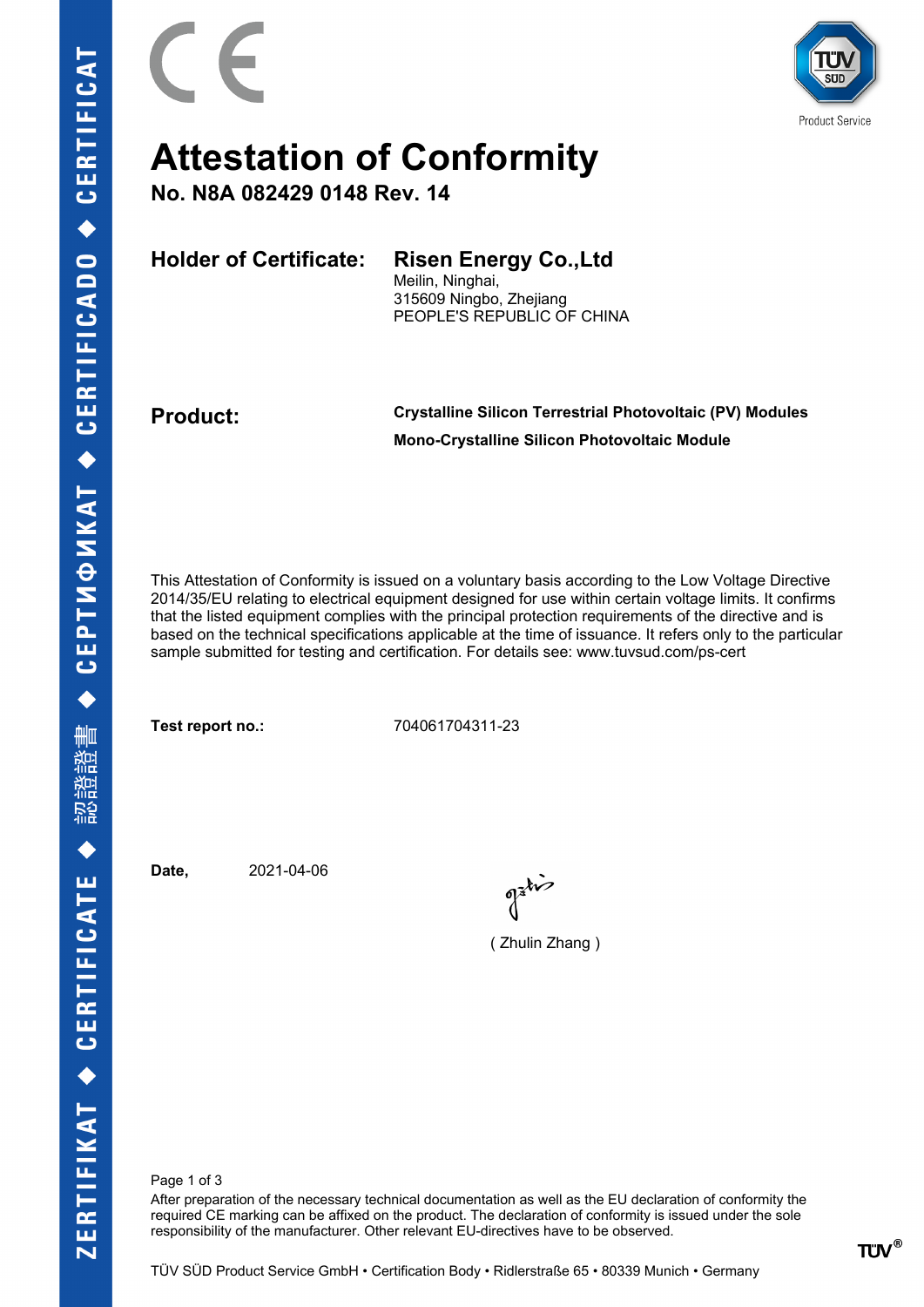



## **Attestation of Conformity**

**No. N8A 082429 0148 Rev. 14**

**Model(s): RSM72-6-xxxM, xxx=330 to 405 in step of 5, RSM60-6-xxxM, xxx=275 to 340 in step of 5, RSM156-6-xxxM, xxx=410 to 455 in step of 5, RSM156-6-xxxMB, xxx=410 to 455 in step of 5, RSM144-6-xxxM, xxx=350 to 420 in step of 5, RSM144-6-xxxMB, xxx=350 to 420 in step of 5, RSM144-6-xxxM, xxx=425 to 450 in step of 5, RSM144-7-xxxM, xxx=425 to 450 in step of 5, RSM144-7-xxxMB, xxx=425 to 450 in step of 5, RSM132-6-xxxM, xxx=320 to 385 in step of 5, RSM132-6-xxxMB, xxx=320 to 385 in step of 5, RSM120-6-xxxM, xxx=295 to 350 in step of 5, RSM120-6-xxxMB, xxx=295 to 350 in step of 5, RSM120-6-xxxM, xxx=355 to 375 in step of 5, RSM120-7-xxxM, xxx=355 to 375 in step of 5, RSM120-7-xxxMB, xxx=355 to 375 in step of 5, RSM150-8-xxxM, xxx=465 to 515 in step of 5, RSM150-8-xxxMB, xxx=465 to 515 in step of 5, RSM40-8-xxxM, xxx=385 to 415 in step of 5, RSM40-8-xxxMB, xxx=385 to 415 in step of 5, RSM144-9-xxxM, xxx=525 to 555 in step of 5, RSM144-9-xxxMB, xxx=525 to 555 in step of 5, RSM132-9-xxxM, xxx=485 to 510 in step of 5, RSM132-9-xxxMB, xxx=485 to 510 in step of 5, RSM120-9-xxxM, xxx=440 to 465 in step of 5, RSM120-9-xxxMB, xxx=440 to 465 in step of 5, RSM120-8-xxxM, xxx=580 to 610 in step of 5, RSM120-8-xxxMB, xxx=580 to 610 in step of 5, RSM110-8-xxxM, xxx=530 to 560 in step of 5, RSM110-8-xxxMB, xxx=530 to 560 in step of 5, RSM156-6-xxxBMTG, xxx=410 to 455 in step of 5, RSM144-6-xxxBMTG, xxx=350 to 420 in step of 5, RSM132-6-xxxBMTG,xxx=320 to 385 in step of 5, RSM120-6-xxxBMTG, xxx=295 to 350 in step of 5, RSM120-6-xxxBMTG, xxx=355 to 375 in step of 5, RSM150-8-xxxBMTG, xxx=465 to 515 in step of 5, RSM144-9-xxxBMTG,xxx=525 to 555 in step of 5, RSM132-9-xxxBMTG, xxx=485 to 510 in step of 5, RSM120-9-xxxBMTG,xxx=440 to 465 in step of 5, RSM120-8-xxxBMTG,xxx=580 to 610 in step of 5, RSM110-8-xxxBMTG, xxx=530 to 560 in step of 5, RSM144-6-xxxBMTG, xxx=425 to 450 in step of 5, RSM144-7-xxxBMTG, xxx=425 to 450 in step of 5, RSM120-7-xxxBMTG, xxx=355 to 375 in step of 5, RSM40-8-xxxBMTG, xxx= 385 to 415 in step of 5 xxx is standing for rated output power at STC**

Page 2 of 3

After preparation of the necessary technical documentation as well as the EU declaration of conformity the required CE marking can be affixed on the product. The declaration of conformity is issued under the sole responsibility of the manufacturer. Other relevant EU-directives have to be observed.